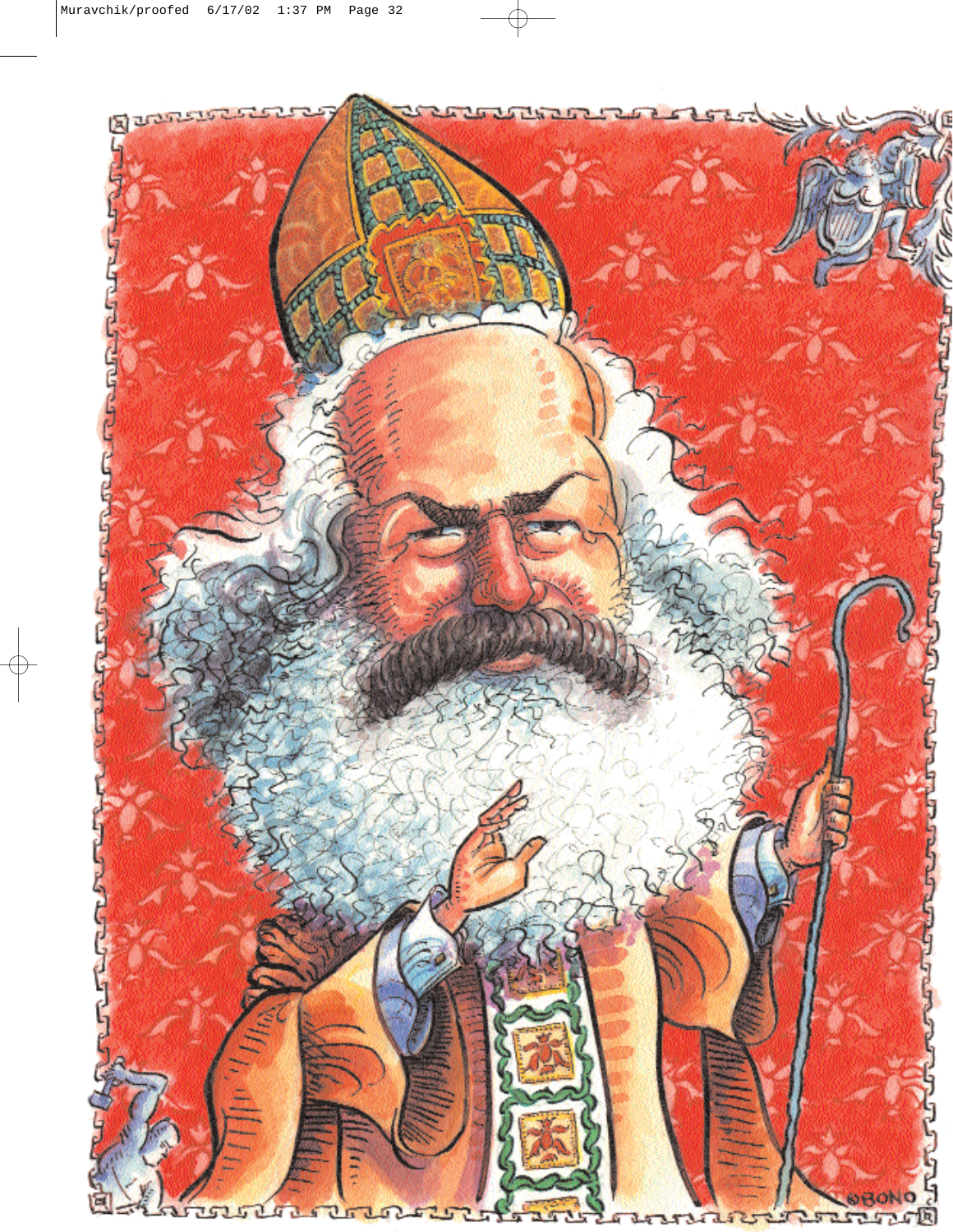## Socialism vs.Religion *For many socialists, Marx is a prophet and communism is the gospel. Literally.*

By Joshua Muravchik

**Example 18 Apple 18 Apple 18 Apple 18 Apple 18 Apple 18 Apple 18 Apple 18 Apple 18 Apple 18 Apple 18 Apple 18 Apple 18 Apple 18 Apple 18 Apple 18 Apple 18 Apple 18 Apple 18 Apple 18 Apple 18 Apple 18 Apple 18 Apple 18 App** he two central mysteries of socialism are these: How did an idea which, whenever put into practice, showed itself to be incongruent with human nature spread faster and further than any other political philosophy? And how did an idea that called on so many humane sentiments lend its name to the cruelest regimes in human history? The key to these riddles lies in socialism's role as a redemptive creed, a substitute religion—with a twist.

> One of its most important founders was Moses Hess, the "father of German socialism" who played the major part in winning Marx and Engels to communism. After fleeing the cudgels of a benighted rabbinic teacher who tried to beat the Talmud into him, Hess had turned away from religion and immersed himself in the ideas of the Enlightenment. But his spirit was uneasy. He confided in his diary: "I worked without rest to rediscover my God, whom I had lost…. Nor could I remain a skeptic for the rest of my life. I had to have a God and I did find him, after a long search, after a terrible fight—in my own heart."

> The God he found was communism. In a catechism composed in 1846, he contrasted his new faith with the one that prevailed in the society around him. Christians invest their

hopes "in the image of…heavenly joy…. We, on the other hand, want this heaven on earth."

Hess was renowned for his "purity of character" and "saintly"

*Joshua Muravchik is a resident scholar at the American Enterprise Institute. This is excerpted from his forthcoming book* Heaven on Earth: The Rise and Fall of Socialism.



Church-like Halls of Science were erected, and followers held Sunday meetings where they sang from a socialist hymnal. ways. But the circle he joined in pursuit of his God consisted of men of a different sort, foremost among them, Karl Marx. Although he was Marx's senior by several years, and led him in the embrace of communism, Hess soon deferred to the younger man's superior polemical gifts, calling Marx his "idol" who "will give the final blow to all medieval religion and politics." Marx, however, was full of scorn for Hess's persistence in trying to ground socialism on an ethical basis rather than on historical inevitability. Hess, Marx wrote to Engels, was one of "those pieces of party excrement" that their chief socialist rival Ferdinand Lassalle "keeps on collecting for his manure factory." And Engels wrote Marx gleefully about having seduced Hess's wife.

**Hess's socialism was of a piece with**<br>other new ideas flooding out of Ger-<br>man universities in the early 1800s. A other new ideas flooding out of Gergeneration of intellectually restless youth was aiming "to find in art or science the path to individual or national salvation which the orthodox Christian churches seemed no longer capable of providing for critical minds," as Isaiah Berlin put it. Similar quests were pursued in England, Italy, and France the nation that had done the most to create

the vacuum that the new systems were designed to fill.

France was the capital of the Enlightenment, an eighteenthcentury intellectual movement spearheaded by writers relentlessly critical of the church and revealed religion. Their crusade was effective, especially among the ranks of the articulate and high-born. "Frank atheism was still comparatively rare, but among the enlightened scholars, writers, and gentlemen who set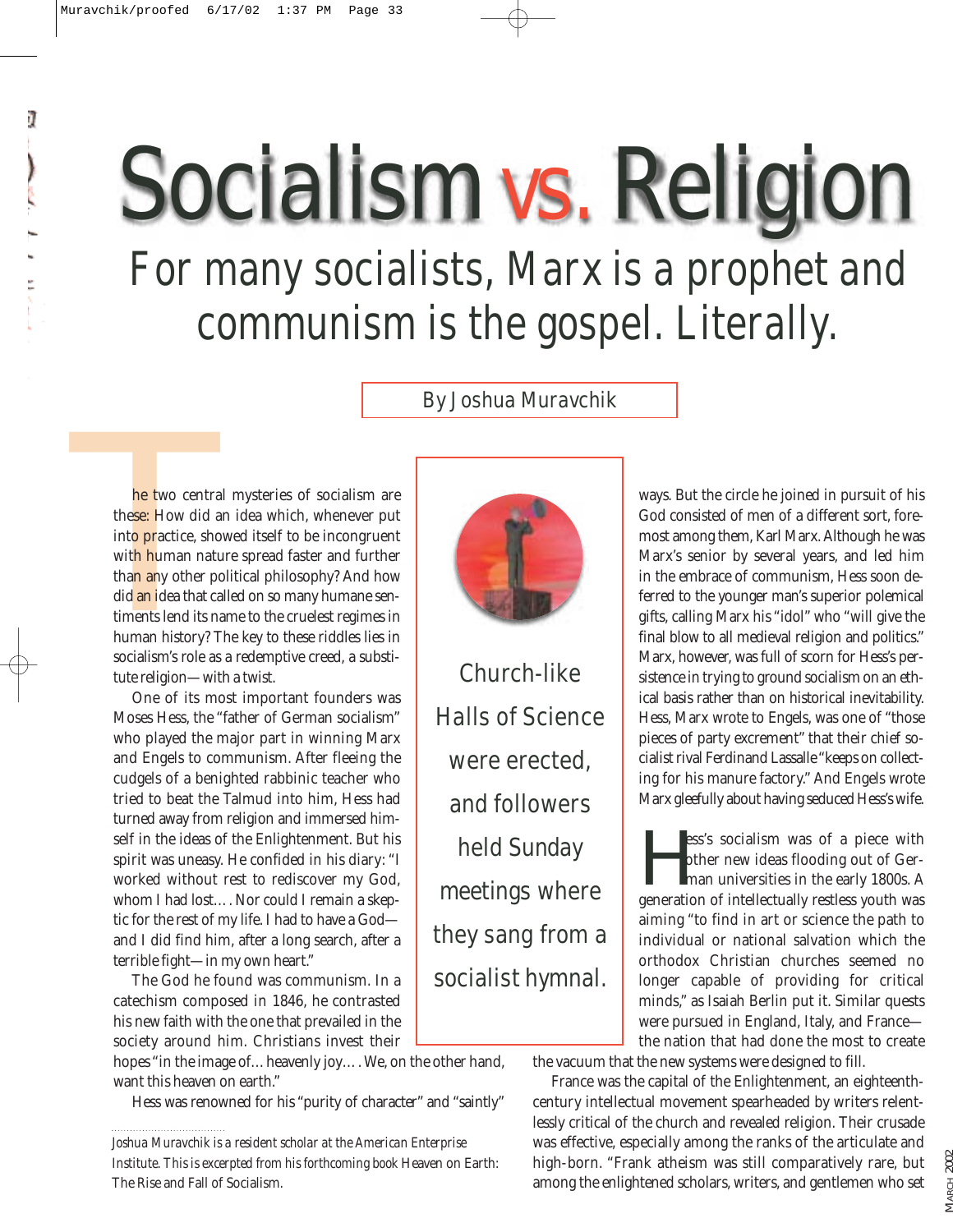the intellectual fashions of the later eighteenth century, frank Christianity was even rarer,"writes E. J. Hobsbawm.

During the French Revolution, the Christian calendar was temporarily replaced by one in which the days, months, and seasons were renamed for plants and animals and types of weather. The Cathedral of Notre Dame was renamed the Temple of Reason. Yet, Will and Ariel Durant note,"a thousand superstitions survived side by side with the rising enlightenment." Madame de Pompadour, Louis XV's mistress, had her portrait painted surrounded by scientific implements, but she frequented a fortune teller who read the future in coffee grounds.

The pursuit of a life liberated from the "superstition" of religion proved surprisingly difficult. Even Diderot, whose *Encyclopedia* was the flagship of the Enlightenment, confessed that he could not watch religious processions "without tears coming to my eyes." Perhaps such unbidden

feelings explain why, as most anthropologists agree, religion is universal. As scientist Edmund O. Wilson put it in his acceptance speech upon receiving the 1999 Humanist of the Year Award:

There is no doubt that spirituality and religious behavior of some kind are extremely powerful and, it appears, necessary parts of the human condition…. The inability of secular humanist thinkers to satisfy this instinct, even when evidence and reason are on their side, is surely part of the reason that there are only 5,300 members of the American Humanist Association and 16 million members of the Southern Baptist Convention.

Accordingly, the Enlightenment's undercutting of Christianity left early nineteenth-century Europe hungering for a new faith. In Britain, church-like Halls of Science were erected by the followers of Robert Owen who held Sunday meetings where they sang from a socialist hymnal. But they were unable to fashion a coherent doctrine. Had socialism remained the work of such fanciful souls as these, it would have ended up as marginal as humanism, pacifism, vegetarianism, and so many other good-hearted but feckless theories.

Engels and Marx, however, succeeded in recasting socialism into a compelling prophecy, and their socialism absorbed or eclipsed all others. They shifted the argument from socialism's rationality or desirability to its inevitability. This claim of inevitability was not an intellectual weapon but a religious one. It had no logical weight but great psychological power. Like the Bible, Marxism's historical narrative was a tale of redemption that divided time into three epochs: a distant past of primitive contentment, a present of suffering and struggle, and a future of harmony and bliss. Nor was this the only way that socialism echoed

What is different about socialism as a religion is the absence of concepts of good and evil. This opened the door to terrible deeds.

revelation. It linked mankind's salvation to a downtrodden class, combining the Old Testament's notion of a chosen people with the New Testament's prophecy that the meek shall inherit the earth.

By investing history with a purpose, socialism evoked passions that other political philosophies could not stir. As the American socialist intellectual Irving Howe put it:

Not many people became socialists because they were persuaded of the correctness of Marxist economics, or supposed the movement served their 'class interests.' They became socialists because they were moved to fervor by the call to brotherhood and sisterhood; because the world seemed aglow with the vision of a time in which humanity might live in justice and peace.

Most socialists would deny that their creed is religious in character. Did not Marx say that religion is an opiate? But many have given evidence of the religious quality of their belief. Michael Harrington, a fallen-away product of Jesuit education who became the preeminent American socialist of his generation, wrote: "I consider myself to be—in Max Weber's phrase— 'religiously musical' even though I do not believe in God…. I am…a 'religious nature without religion,' a pious man of deep faith, but not in the supernatural." Harrington's disciple, sociologist Norman Birnbaum, is even more blunt. "Socialism in all its forms was itself a religion of redemption," he writes.

**Example 1999** Spite the prophetic character of its claims, Marxism managed to establish the idea that it was somehow "sciencity". The term "science" had only fully come into managed to establish the idea that it was somehow "scivogue in the early 1800s, and science was discovering explanations every day for things that had long seemed inexplicable. By applying the terminology of science to human behavior, Marx and Engels developed a powerful cachet. Part of the power of Marxism was thus its ability to feed religious hungers while flattering followers that they were wiser than those who gave themselves over to unearthly faiths.

In addition, the rewards offered by socialism are more immediate than those of the Bible. For one thing, you do not have to die to enjoy them. As British Marxist Ernest Belfort Bax wrote, "socialism brings back religion from heaven to earth [it looks not] to another world but to…a higher social life… whose ultimate possibilities are beyond the power of language to express."

The same ecstatic tone reverberated in Trotsky's forecast that under socialism the average person would exhibit the talents of a Beethoven or Goethe, and in Harrington's vision of "an